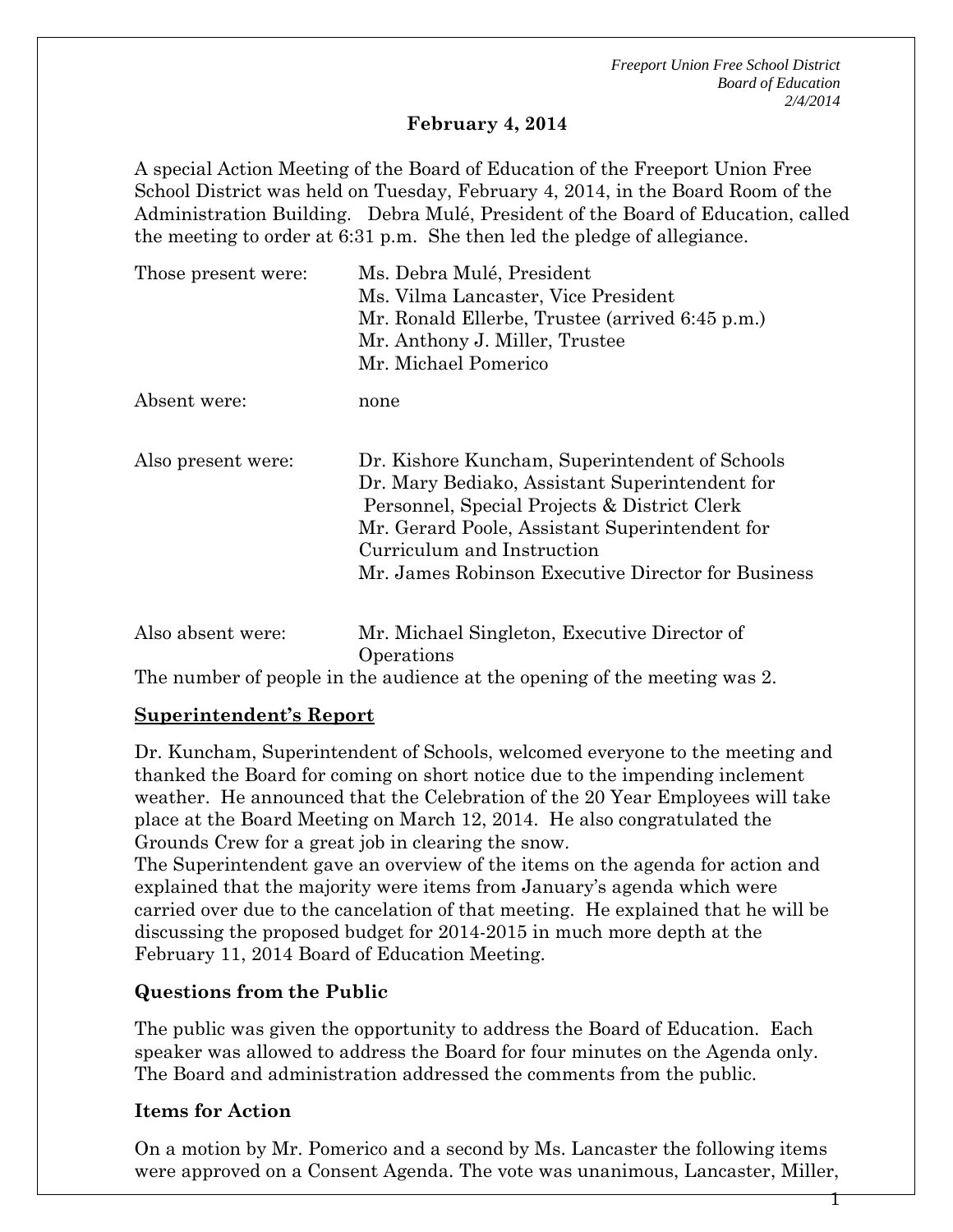Mulé and Pomerico.

### **Acceptance of the Minutes**

**BE IT RESOLVED** that the Board of Education of the Freeport Union Free School District hereby accepts the minutes of the following meetings as written: December 16, 2013, December 18, 2013, January 8, 2013, January 27, 2014.

### **Leave of Absence**

**BE IT RESOLVED**, that the Board of Education of the Freeport Union Free School District hereby grants a request for leave of absence as listed below:

**Mondy Tillery,** Security Aide, effective September 16, 2013 now through April 6, 2014 for health reasons.

**Tia Williams,** full-time Teaching Assistant, effective November 19, 2013 now extended through June 30, 2014, for health reasons.

**Johane Ligonde,** Principal, effective January 29, 2014 through March 30, 2014, for health and childcare.

### **Resignation of Staff**

**BE IT RESOLVED**, that the Board of Education of the Freeport Union Free School District hereby accepts the letter(s) of resignation from the following staff member(s) as listed below:

**Ashley Duarte Morales,** Teacher Aide, effective December 20, 2013, for personal reasons.

**Stefanie Adames,** Permanent Substitute, effective January 20, 2014, to accept another position in the District.

# **Appointment of Staff – Probationary**

**BE IT RESOLVED**, that the Board of Education of the Freeport Union Free School District, upon the recommendation of the Superintendent, hereby appoints the individuals listed in the attached Appointment of Staff Report - Probationary, in accordance with the rules of the Board of Regents. These individuals shall possess appropriate certification allowing them to serve as teachers in the public schools of New York.

**Stefanie Adames,** Elementary Teacher (Bilingual), a probationary appointment effective January 21, 2014 through January 20, 2017, with an anticipated tenure date of January 21, 2017. Compensation will be on step 1-1B of the U4C FTA Schedule. Assignment: Giblyn.

**Morgan Miller,** full-time Teaching Assistant, a probationary appointment effective January 21, 2014 through January 20, 2017 with an anticipated tenure date of January 21, 2017, compensation will be according to the FTAA Contract at \$19,226. Assignment: Dodd.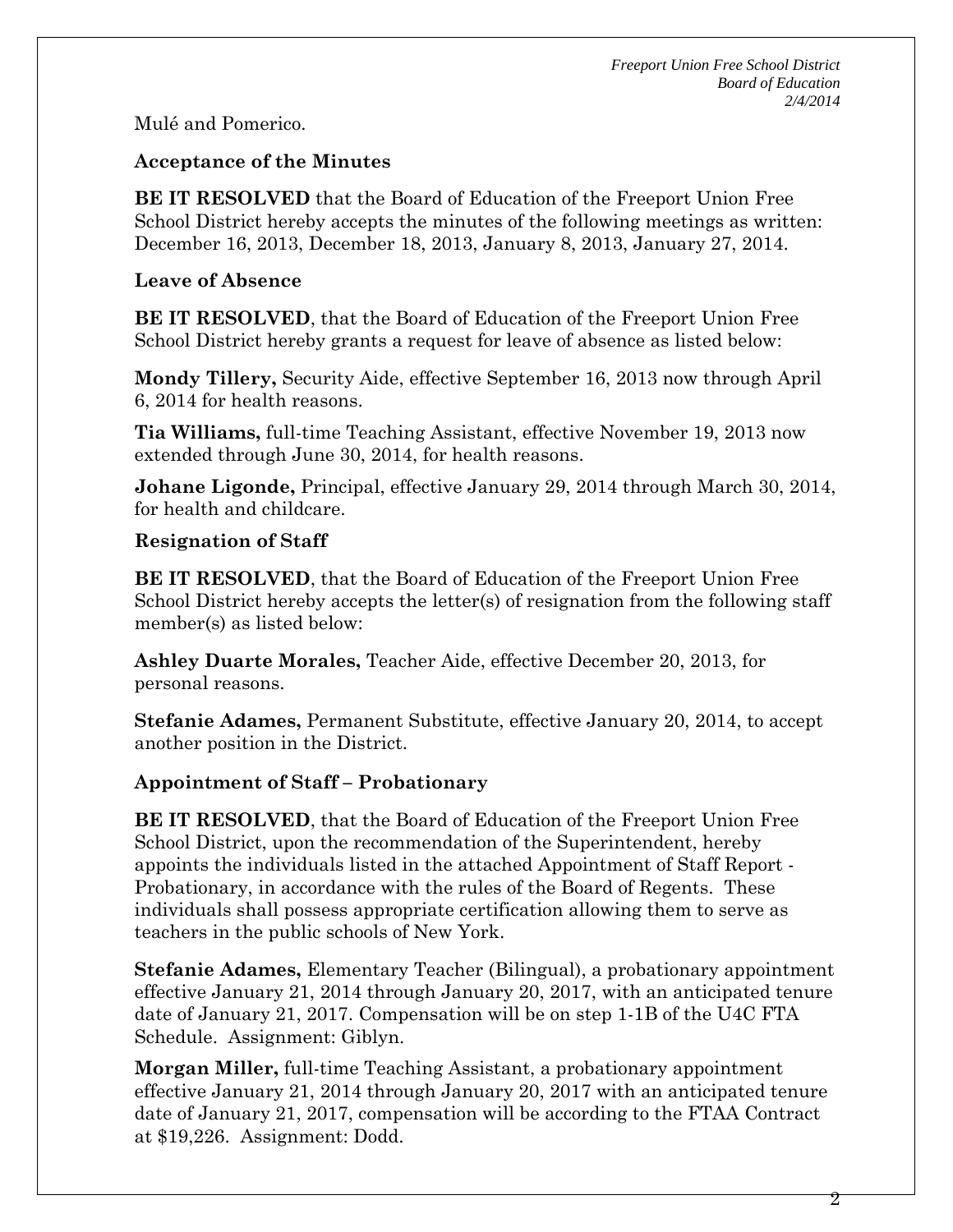### **Appointment of Staff-Non-Instructional**

**BE IT RESOLVED**, that the Board of Education of the Freeport Union Free School District hereby appoints the individuals as listed, in accordance with Civil Service Rules and Regulations.

**Diane Shanley**, Typist Clerk (10 Month), (replacing E. Accomando, retired) a probationary appointment effective January 9, 2014 for a period of 26 weeks upon Civil Service approval. Compensation for this position shall be according to the Clerical Salary Schedule at \$30,975. Assignment: Bayview.

**Adita Zdunczyk,** Registered Nurse (part-time), (replacing D.Tropeano-Tirino, resigned) a probationary appointment effective January 21, 2014 for a period of 26 weeks upon Civil Service approval. Compensation for this position shall be according to the Nurses Salary Schedule on step 1, T4B, at \$21,106. Assignment: Columbus and FHS.

# **Co-curricular Appointments**

BE IT RESOLVED, that the Board of Education of the Freeport Union Free School District, upon the recommendation of the Superintendent, hereby appoints the individuals listed below, in accordance with the rules of the Board of Regents. These individuals shall possess appropriate certification allowing them to serve as teachers or other staff in the public schools of New York for the 2013- 2014 School Year.

| <b>Name and School</b>      |            | Subject      |
|-----------------------------|------------|--------------|
| Donna Rusinek (Archer)      | \$2,077.20 | ELA/Math     |
| Michael Huismann (Bayview)  | \$1,039.00 | Science Club |
| Christina Estevez (Bayview) | \$1,039.00 | Art Club     |
| Lauren Fisher (Archer)      | \$2,077.20 | ELA/Math     |
| Lori Downing (Giblyn)       | \$1,246.32 | ELA/Math     |
| Rebecca Karp                | \$1,246.32 | ELA/Math     |
| Lisa Watson                 | \$1,246.32 | ELA/Math     |
| Jacqueline Margaroli        | \$623.16   | ELA/Math     |
| Carla Sasso                 | \$623.16   | ELA/Math     |
| Danielle Barry              | \$1,246.32 | ELA/Math     |
| Gina Newcombe               | \$1,246.32 | ELA/Math     |
| Stefani Adames              | \$1,246.32 | ELA/Math     |

#### **21ST CENTURY COMMUNITY LEARNING CENTERS AFTER SCHOOL ACADEMIES**

# **CSE/CPSE Minutes**

**BE IT RESOLVED,** that the Board of Education of the Freeport Union Free School District hereby accepts the minutes of the meetings of the Committees on Special Education and Preschool Special Education for the following dates: November 21, 22, 25, 26, 2013; December 2, 3, 4, 5, 6, 10, 11, 12, 13, 16, 17, 18, 19, 20, 2013; January 6, 7, 8, 9, 14, 16, 21, 2014.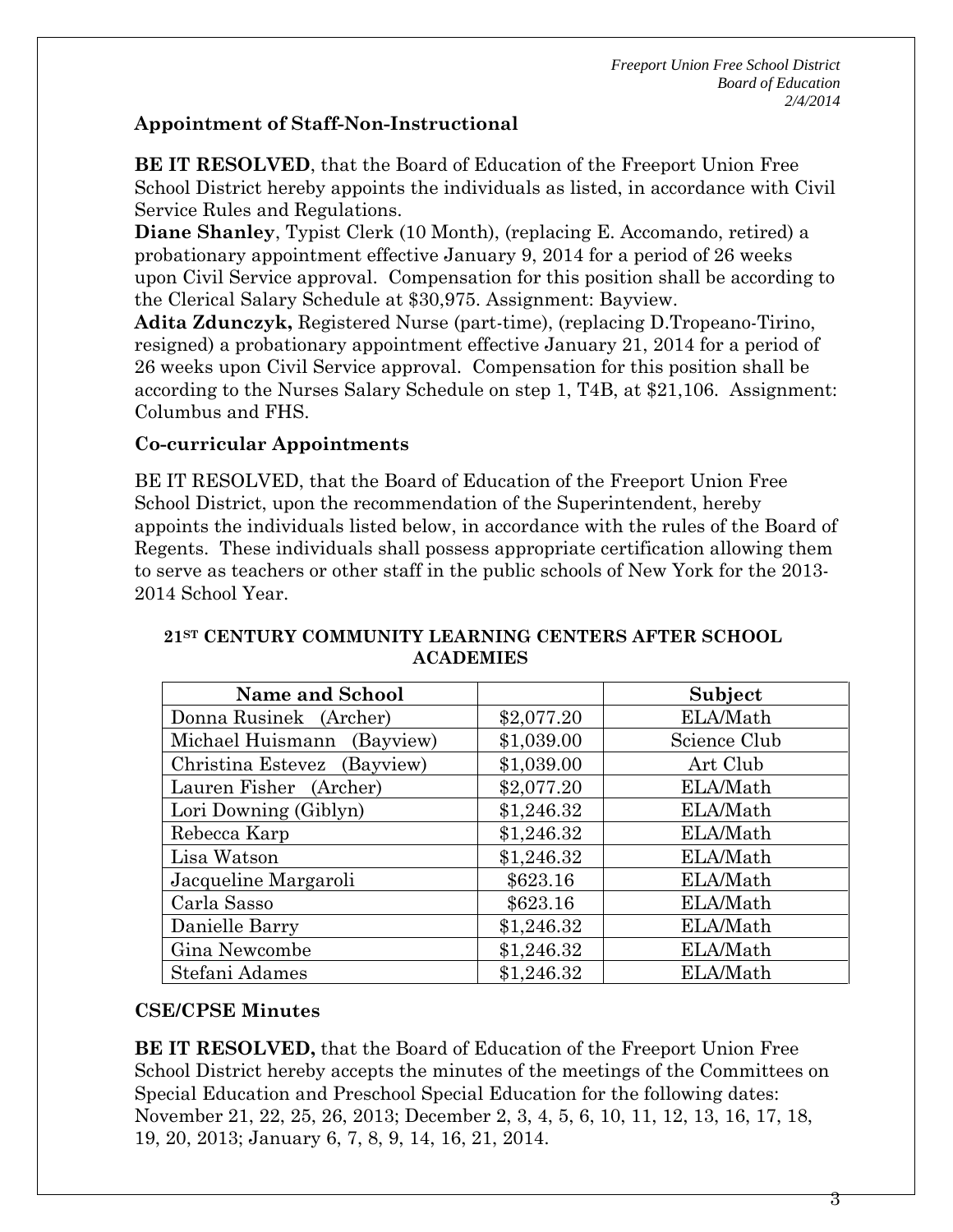# **Other Items for Action**

On a motion by Mr. Miller and a second by Mr. Pomerico the following item was approved:

### **Retirement of Staff**

**BE IT RESOLVED,** that the Board of Education of the Freeport Union Free School District hereby accepts the letter of resignation for the purpose of retirement from the following staff member as listed:

**Linda Marino**, Elementary Teacher, effective June 30, 2014, after serving the children of Freeport for more than 44 years.

The vote was unanimous, Lancaster, Miller, Mulé and Pomerico.

On a motion by Ms. Lancaster and a second by Mr. Miller the following item was approved:

### **Granting of Tenure**

**BE IT RESOLVED,** that the Board of Education of the Freeport Union Free School District hereby grants tenure status to the following individual(s):

| Teacher         |               |                    |                    |
|-----------------|---------------|--------------------|--------------------|
| <b>NAME</b>     | <b>SCHOOL</b> | <b>TENURE AREA</b> | <b>TENURE DATE</b> |
| John Wildermuth | FHS           | English            | February 8, 2014   |

The vote was unanimous, Lancaster, Miller, Mulé and Pomerico.

On a motion by Mr. Pomerico and a second by Ms. Lancaster the following item was approved:

#### **Approval of Consultant**

**BE IT RESOLVED,** that the Board of Education of the Freeport Union Free School District hereby appoints Joseph Guadagno to serve in the capacity of a consultant in the Business Office, effective January 23, 2014 at a per diem rate of \$500; and

**BE IT ALSO RESOLVED**, that the Board of Education of the Freeport Union Free School District authorizes the Superintendent (or his designee) to execute said agreements on its behalf.

The vote was unanimous, Lancaster, Miller, Mulé and Pomerico.

On a motion by Mr. Miller and a second by Ms. Lancaster the following item was approved: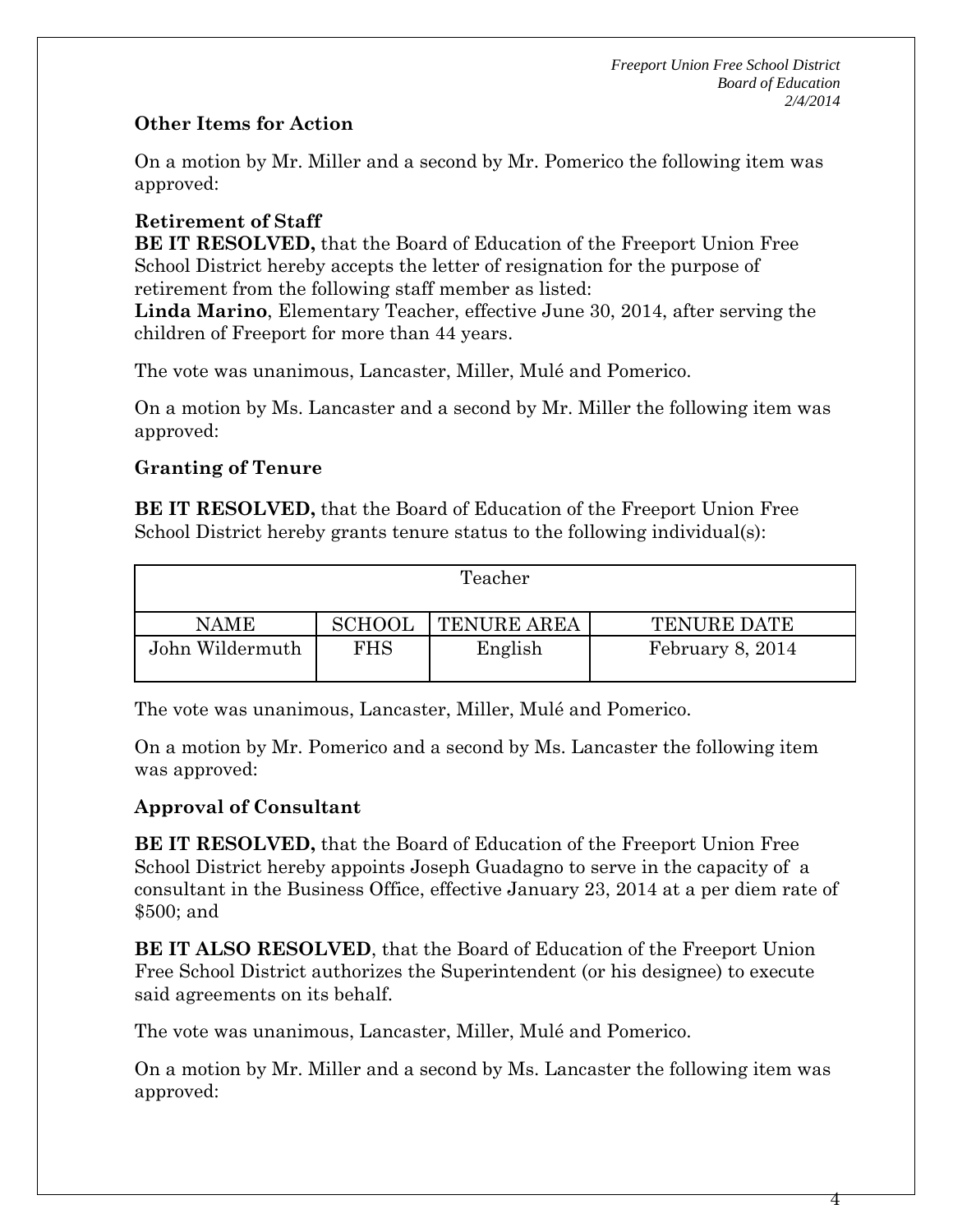**Establishment of the Annual Meeting, the Budget Hearing and the Annual Budget Vote and Trustee Election**

### **RESOLVED THAT THE BOARD OF EDUCATION HEREBY ESTABLISHES THE ANNUAL MEETING, THE BUDGET HEARING AND THE ANNUAL BUDGET VOTE AND TRUSTEE ELECTION AS PRESCRIBED IN THE FOLLOWING RESOLUTION**.

**WHEREAS** Section, 2022-a, requires that in a union free school district in a county with a population of one million or more, holding the election of board of education or board of trustees members, the vote upon the appropriation of the necessary funds to meet the estimated expenditures, or on propositions involving the expenditure of money, or authorizing the levy of taxes, provides that such election shall be held on the third Tuesday in May, (May 20, 2014).

**BE IT RESOLVED,** that the Board of Education of the Freeport Union Free School District shall hold a budget hearing on May 7, 2014 at 7:30 PM.

**AND BE IT FURTHER RESOLVED,** that the Clerk of the Board shall, and is hereby directed to, have notices of the Annual Budget Vote and Election to be held on May 20, 2014, published in the Official Papers of the District. These papers shall be *The Freeport Baldwin Leader* and *Newsday*, two newspapers having general circulation within the District. Said publications shall be at least four times and on the dates as listed for each newspaper. *The Freeport Baldwin Leader* shall be April 3, April 10, April 24, and May 1, 2014, or an alternate date within the required notification period. *Newsday* shall be April 3, April 10, April 24, and May 1, 2014, or an alternate date within the required notification period, and the Clerk of the Board of Education shall have notices of the May 7, 2014 Budget Hearing published in the Official Papers of the District. Said publications shall be at least four times and on the dates as listed for each newspaper. For the *Freeport Baldwin Leader* it shall be on the dates as listed for the notice of the annual budget vote and election or an alternate date within the required notification period. For the *Newsday* it shall be on the dates as listed for the notice of the annual budget vote and election or an alternate date within the required notification period.

**FURTHER RESOLVED,** that the Board of Registration shall be open in accordance with the Laws of the State of New York every school day in the Administration Building, 235 North Ocean Avenue, between the hours of 8:30 o'clock a.m. and 3:30 o'clock p.m. (local time) until May 13, 2014, for the Annual Budget Vote and Election to be held on May 20, 2014. In addition the Board of Registration will be open May 6, 2014 and May 8, 2014 from 6:00 o'clock p.m. until 9:00 o'clock p.m. for residents to register to vote for the Annual Budget and Trustee election to be held on May 20, 2014.

**AND FURTHER RESOLVED,** that the Board of Education determines that voting machines are to be used for the purpose of recording the vote at said meeting of the District to be held on May 20, 2014, between the hours of 6 o'clock a.m. and 9 o'clock p.m. (local time), pursuant to the provisions of the Education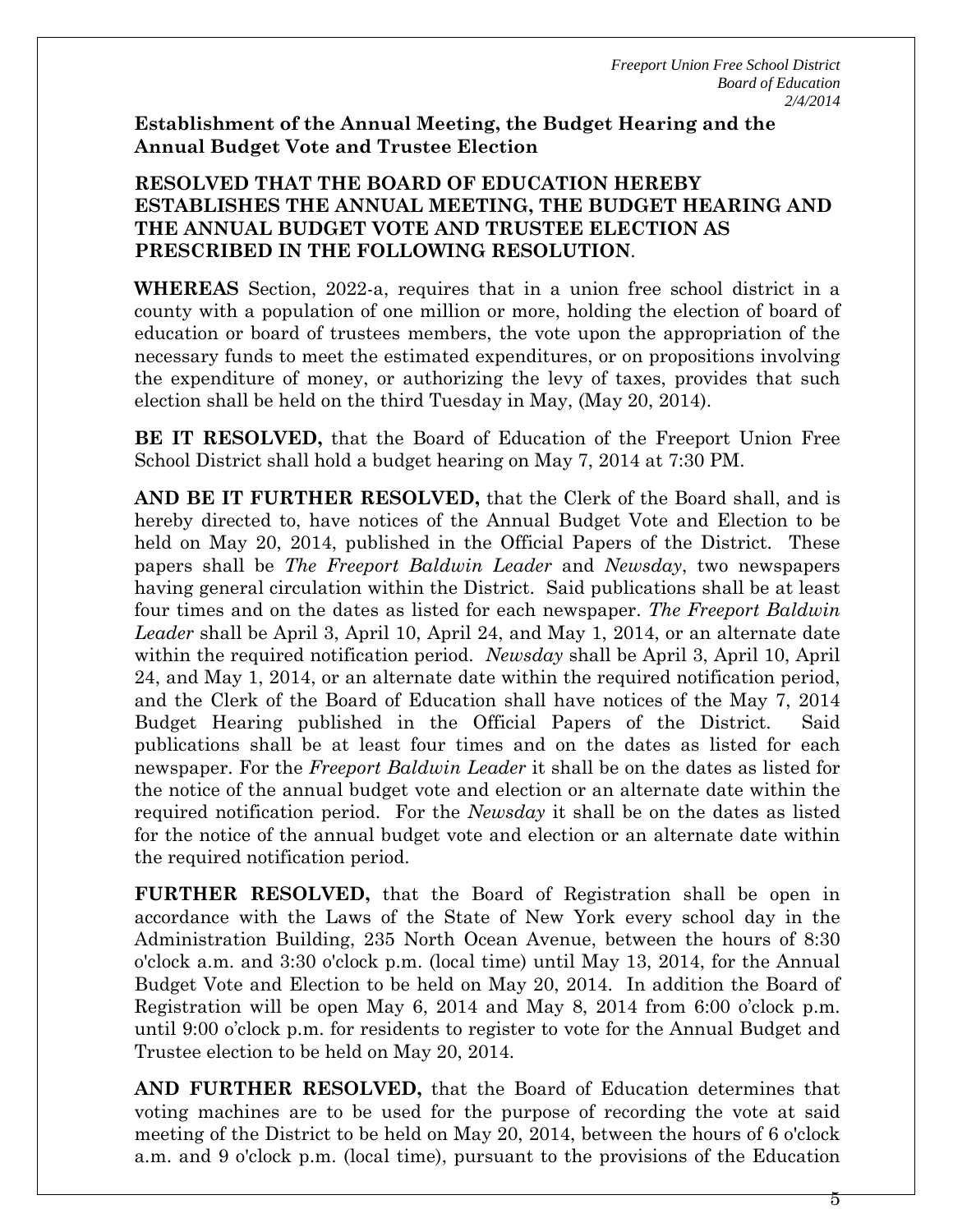Law, and the Clerk of the District is hereby directed to procure such machines as may be necessary for use at said meeting.

**BE IT RESOLVED,** that nominations for the Office of School Trustee shall be filed with the School District Clerk, Administration Building, on or before 5 o'clock p.m. (local time) April 21, 2014, and shall contain at least forty-two (42) signatures of qualified voters.

**FURTHER RESOLVED,** that a lottery shall take place on April 21, 2014, at 5 o'clock p.m. for the purpose of determining candidate placement on the ballot.

**BE IT RESOLVED,** that all questions and propositions for the conduct of the meetings and elections, other than those for the Office of School Trustee, which the qualified voters of the District desire to be placed on the voting machines, shall be filed with the School District Clerk, Administration Building, on or before 5 o'clock p.m. (local time), April 21, 2014 upon the presentation of a petition signed by at least one hundred and six (106) qualified voters of the School District. The Board of Education reserves the right to edit or amend any proposition without changing the intent thereof.

**BE IT FURTHER RESOLVED,** that petitions for propositions which are required by law to be included in the notice of the annual meeting must be submitted no later than 5:00 p.m. on or before March 21, 2014 upon the presentation of a petition signed by at least one hundred and six (106) qualified voters of the School District. The Board of Education reserves the right to edit or amend any proposition without changing the intent thereof.

**BE IT RESOLVED,** that absentee ballots will be provided for the election of Board members and Budget Vote, in accordance with Education Law of the State of New York, §2018-a.

**BE IT FURTHER RESOLVED,** that a Real Property Tax Exemption Report prepared in accordance with Section 495 of the Real Property Tax Law will be annexed to any tentative/preliminary budget as well as the final adopted budget of which it will form a part; and shall be posted on District bulletin board(s) maintained for public notices, as well as on the District's website.

The vote was unanimous, Lancaster, Miller, Mulé and Pomerico.

On a motion by Ms. Lancaster and a second by Mr. Pomerico the following item was approved:

# **Appointment of the Library Board Trustee**

**BE IT RESOLVED** that the Board of Education of the Freeport Union Free School District, upon the recommendation of the Board of Library Trustees of the Freeport Memorial Library, and Mr. Kenneth Bellifiore, Library Director, hereby appoints:

**Ms. Ellen Kelly,** to the Library Board, to fulfill the unexpired term of Trustee Ira J. Furman. This position will begin December 18, 2013 through November  $25, 2016.$  6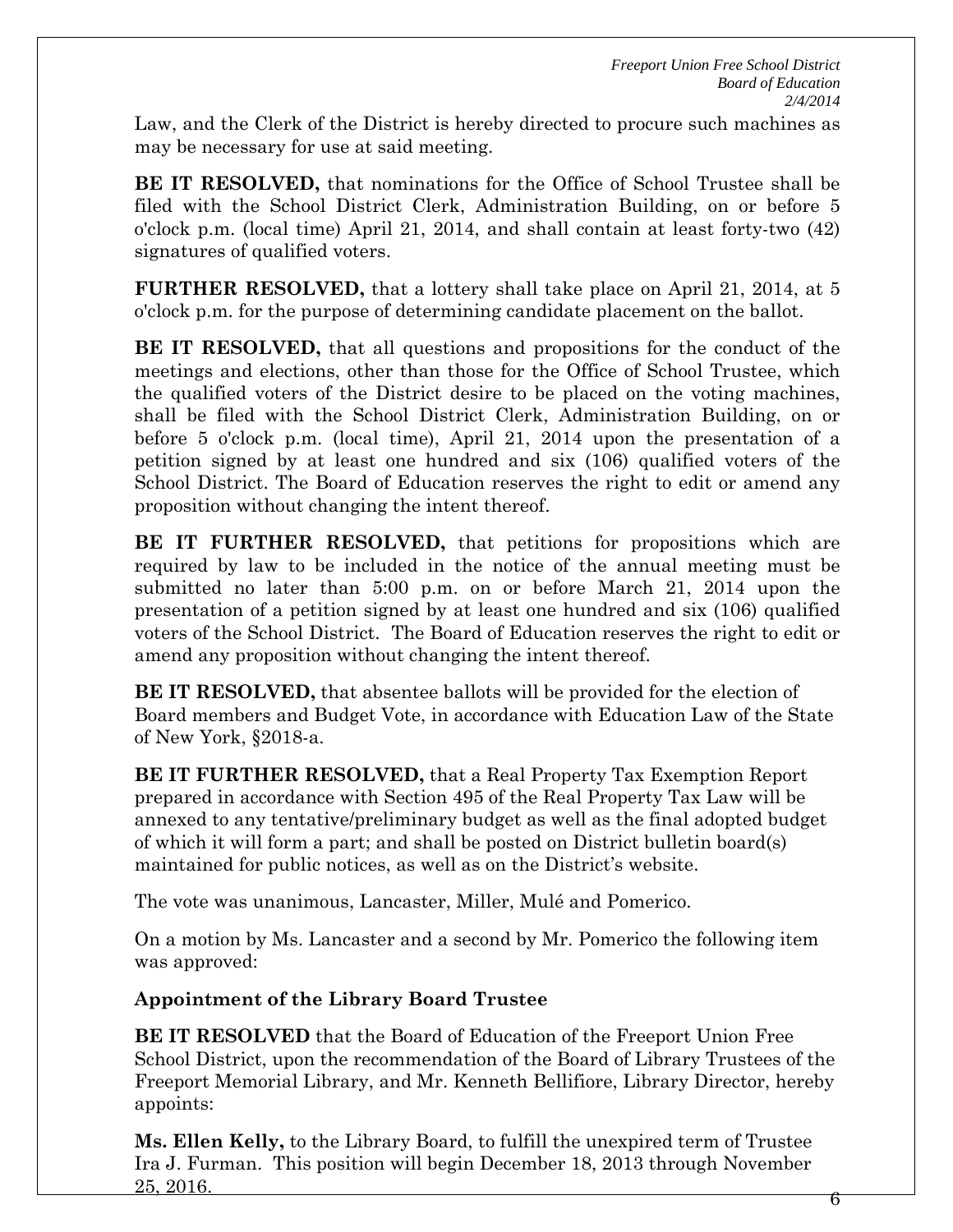*Freeport Union Free School District Board of Education 2/4/2014*

7

The vote was unanimous, Lancaster, Miller, Mulé and Pomerico.

On a motion by Mr. Pomerico and a second by Ms. Lancaster the following item was approved:

### **Approval of Consultant**

**BE IT RESOLVED,** that the Board of Education of the Freeport Union Free School District hereby approves the agreements between the following consultant(s) and the Freeport Union Free School District, as per the following for; and

| BE IT FURTHER RESOLVED, that the Board of Education authorizes the         |
|----------------------------------------------------------------------------|
| Superintendent (or his designee) to execute said agreements on its behalf. |

| Consultant   | Scope of Work                  |                          | Cost   | Funding   |
|--------------|--------------------------------|--------------------------|--------|-----------|
|              |                                |                          |        | Source    |
| Heinemann    | 8 days of Professional         | District Wide            | 22,400 | Title 1   |
| Professional | Development. Focus:            | $K-2$                    |        | Grant     |
| Development  | <b>Benchmark Assessment</b>    |                          |        |           |
|              | System for Reading levels,     |                          |        |           |
|              | Guided Reading Seminars,       |                          |        |           |
|              | and customized Guided          |                          |        |           |
|              | Reading support.               |                          |        |           |
| Carol Masin  | 1 day of Professional          | District Wide            | 750    | Title 1   |
|              | Development in                 |                          |        | Grant     |
|              | Fundations/Just Words.         |                          |        |           |
| Patricia J.  | Atkinson                       | Twenty days of targeted  | 6,000  | Title IIa |
| Belfi        |                                | instructional support to |        | Grant     |
|              |                                | support staff in         |        |           |
|              |                                | delivering Common Core   |        |           |
|              |                                | aligned ELA instruction. |        |           |
| <b>IDE</b>   | Professional Development       | <b>FHS ELA</b>           | 2,900  | Title 11a |
| Corporation: | for staff                      | teachers/administrators/ |        | Grant     |
| Learner      |                                | select staff from        |        |           |
| Centered     | <b>Students Taking Charge:</b> | Atkinson and Dodd        |        |           |
| Classrooms   | Inside the Learner-Active,     |                          |        |           |
|              | Technology-Infused             |                          |        |           |
| Nancy Sulla  | Classroom                      |                          |        |           |
|              |                                |                          |        |           |
|              |                                |                          |        |           |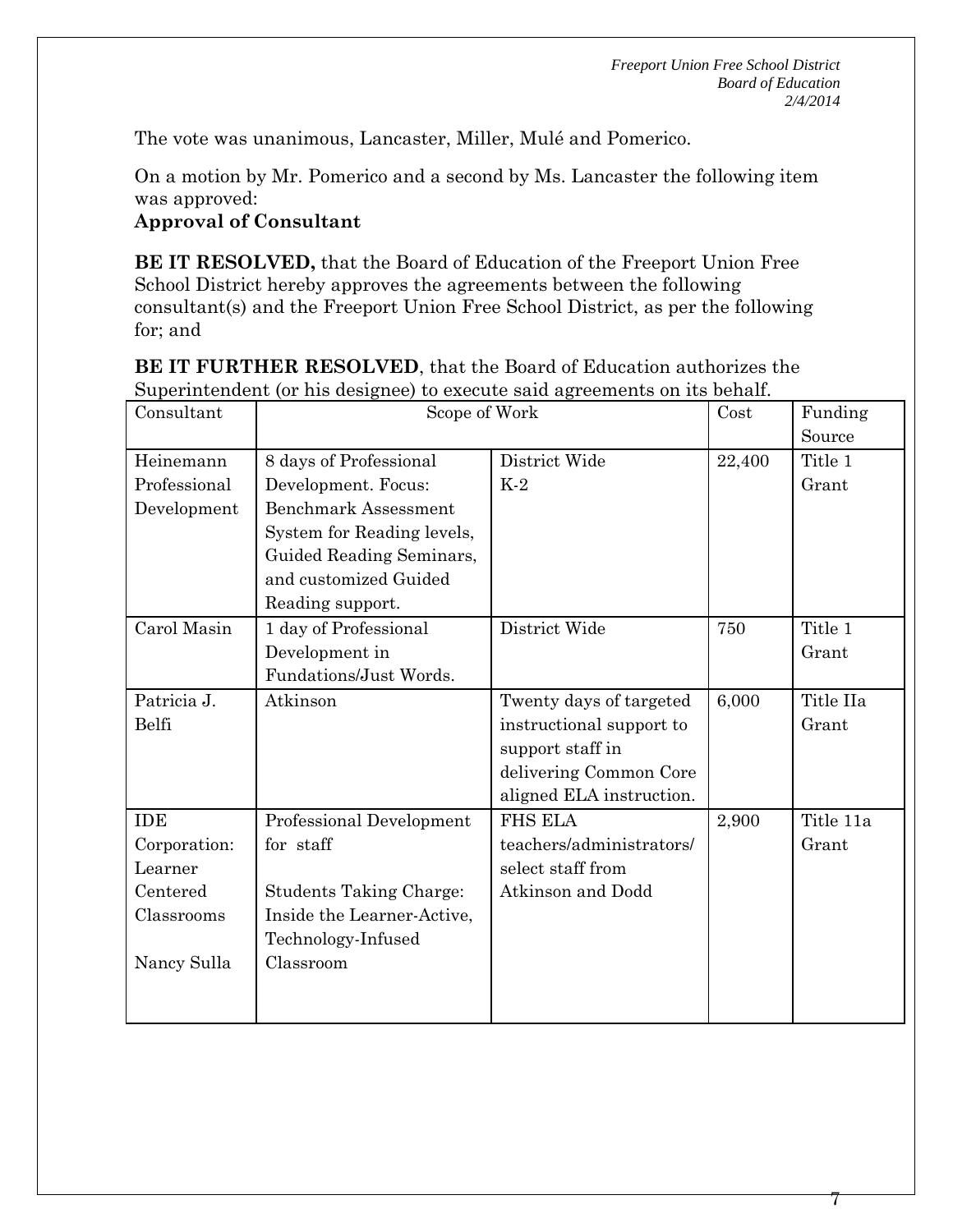|                                                     |                                                                                                                                                                                                                                                         | <b>Freeport Union Free School District</b><br><b>Board of Education</b><br>2/4/2014 |        |                          |
|-----------------------------------------------------|---------------------------------------------------------------------------------------------------------------------------------------------------------------------------------------------------------------------------------------------------------|-------------------------------------------------------------------------------------|--------|--------------------------|
| Adelphi<br>University                               | Conduct formative and<br>summative grant<br>evaluations,<br>Prepare and provide<br>quarterly reports,<br>Professional development<br>for teachers. Focus: Data<br>collection, technology, best<br>practices,<br>Attend meetings with<br>FUSD as needed. | $K-6$                                                                               | 42,762 | Carol White<br>PEP grant |
| International<br>Association<br>for Human<br>Values | Two full time teachers to<br>facilitate YES! program,<br>Conduct one Educator's<br>Course for teachers and<br>parents.                                                                                                                                  | $K-6$                                                                               | 30,000 | Carol White<br>PEP grant |
| Spark<br>Programs                                   | PE curriculum K-2 and 3-6,<br>Instructional supplies to<br>support curriculum for all<br>K-6 students, Two full day<br>training programs for PE<br>staff, Online resources and<br>support.                                                              | $K-6$                                                                               | 41,759 | Carol White<br>PEP grant |

The vote was unanimous, Lancaster, Miller, Mulé and Pomerico.

On a motion by Mr. Miller and a second by Ms. Lancaster the following item was approved:

# **BUDGET TRANSFER-GENERAL FUND**

**BE IT RESOLVED**, that the Board of Education of the Freeport Union Free School District here by approves a Budget Transfer within the General Fund for January, 2014.

The vote was unanimous, Lancaster, Miller, Mulé and Pomerico.

#### **Questions from the Public**

The public was given the opportunity to address the Board of Education. Each speaker was allowed to address the Board for four minutes on any topic.

#### **Executive Session**

At 6:54 p.m. Mr. Miller moved to adjourn to executive session for a matter of negotiations and one matter of real estate.

The motion was seconded by Ms. Lancaster and passed unanimously.

The vote was unanimous, Ellerbe, Lancaster, Miller, Mulé and Pomerico.

At 8:32 p.m., on a motion by Mr. Miller and a second by Ms. Lancaster the Board returned to open session. The motion carried unanimously.